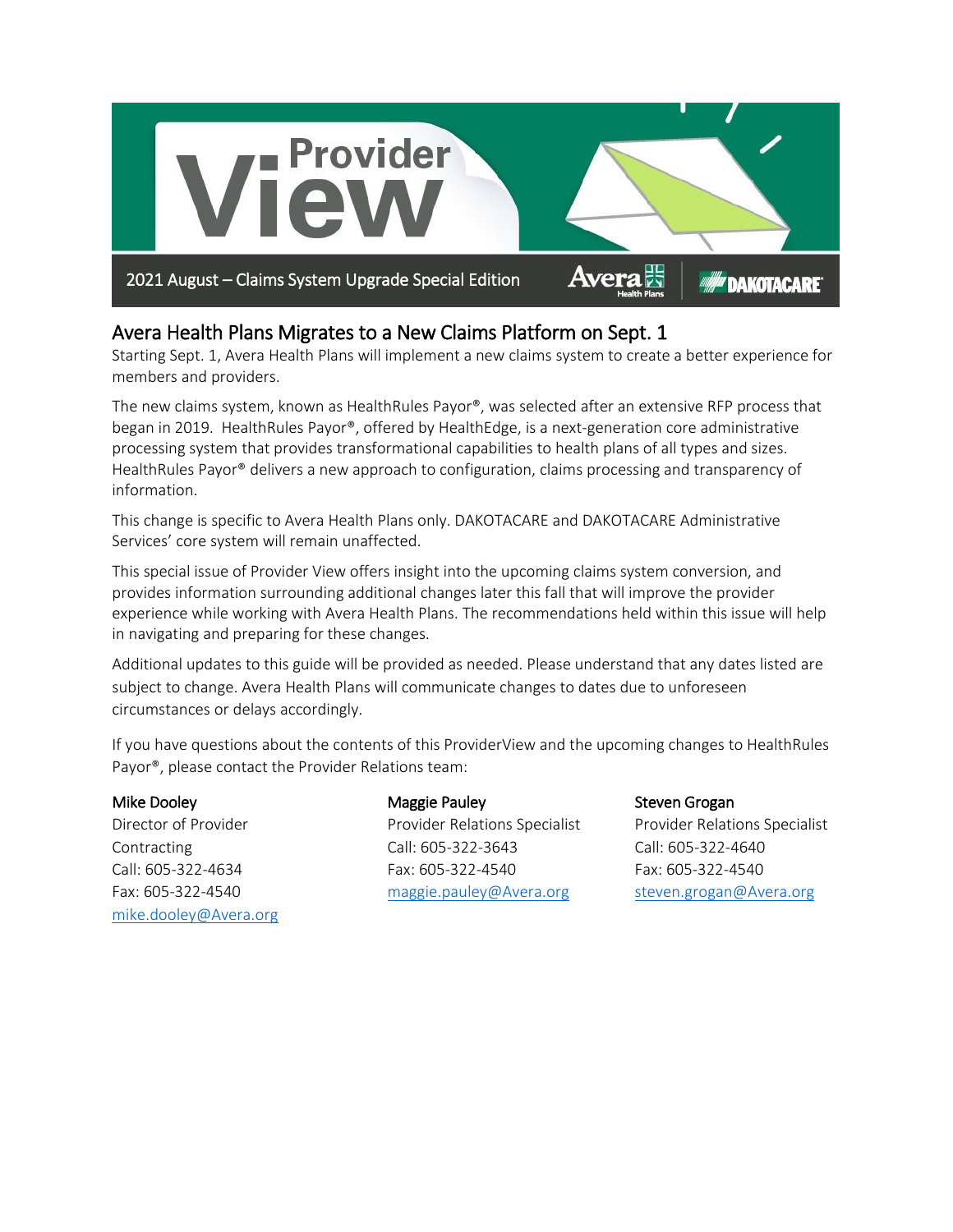### What's Changing and When?



## ID Cards and Member ID / Group Numbers to Change

Within HealthRules Payor®, members will be provided new ID numbers and new Group numbers. The current ID number format is dominated by ID numbers that begin with 99 and are 11 digits in total length. An example of the new ID number structure is below.

Group: A0000008-001 Member: 1000000133-01

The preauthorization tool is also impacted by these changes. The website will be configured to allow the preauthorization lists to be searchable with both new and old Group ID numbers.

During data migration, all existing ID numbers have been imported and cross-referenced into the Pharmacy Benefits Manager (PBM) claims system. Pharmacies will continue to submit claims with the same ID numbers in use prior to Sept. 1 with confidence. New ID cards, reflecting the new ID numbers, will be issued as insured groups and individuals approach anniversary dates. It is imperative that providers and pharmacies remain diligent in asking members if they have been issued a new ID card with each visit so that insurance data is updated accordingly.

# Address Change for Filing Paper Claims

Providers filing paper claims are asked to consider making the switch to electronic claims with HealthRules Payor® due to the enhanced opportunities. Please contact the Provider Relations Team to explore transitioning from paper to EDI claims.

If filing paper claims is necessary, the claims filing address will change with the new system. Claims were originally sent to Birmingham, AL for scanning services. As of Aug. 11, paper claims should be sent to the Avera Health Plans offices in Sioux Falls, SD. As the issuance of new ID cards will be staggered at renewal dates from September through the end of this year, it is recommended to take note of this change now and prepare to update systems as needed.

OLD Paper Claims Filing Address: Avera Health Plans PO Box 381506 Birmingham, AL 35238 NEW Paper Claims Filing Address August 11 and Later: Avera Health Plans, Inc. 5300 S Broadband Lane Sioux Falls, SD 57108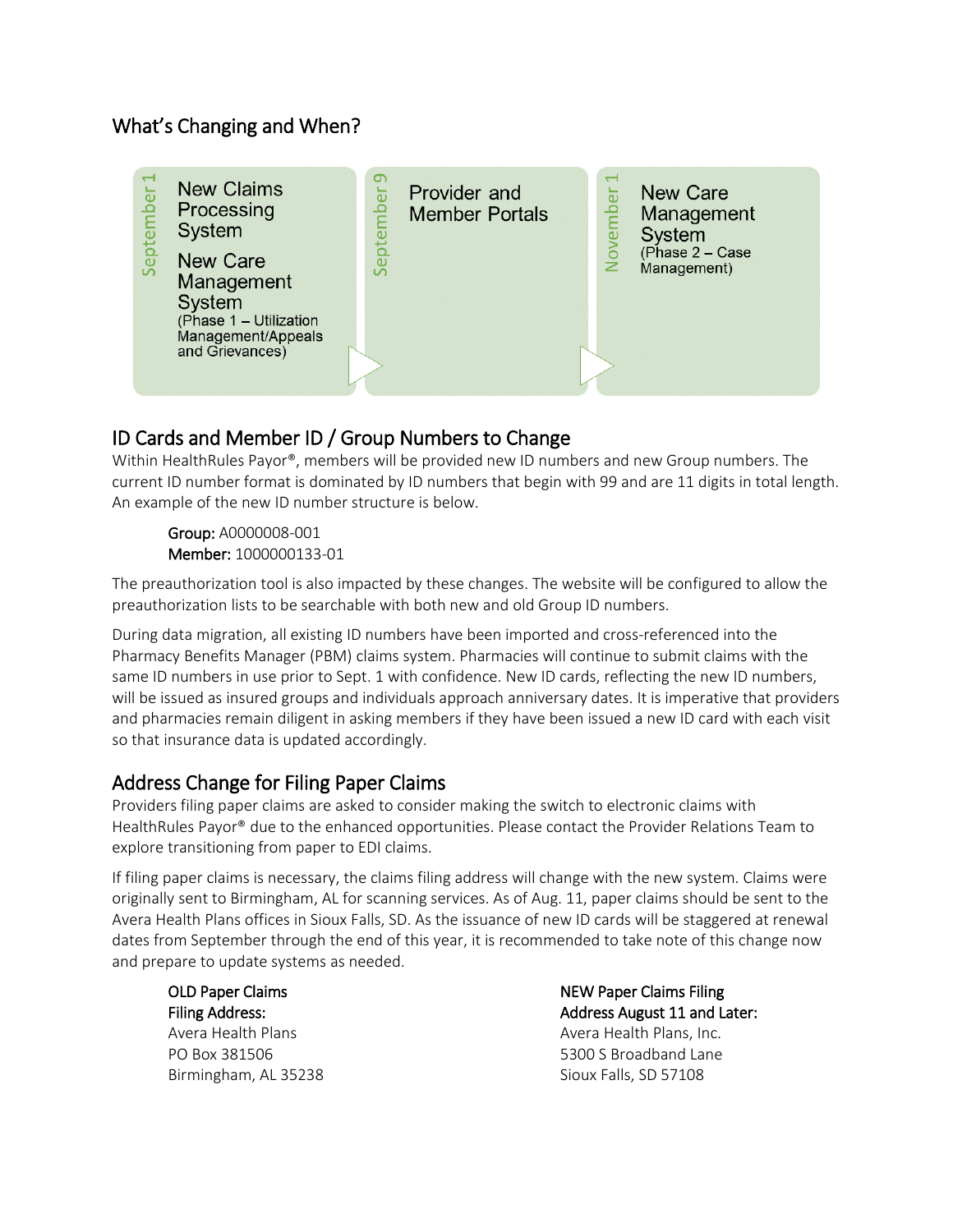# Electronic Claims and EDI Transactions to continue uninterrupted and provide more accurate and up-to-date information

In preparation of the transition to HealthRules Payor®, Avera Health Plans has worked with clearinghouses over the last year regarding electronic claims. Providers who are currently submitting claims electronically will find that little action is necessary to continue with existing electronic claims filing processes. Electronic payer ID numbers remain unchanged. An example of the electronic payer ID number structure is below.

| Avera Health Plans:                    | 46045 |
|----------------------------------------|-------|
| Avera Health Plans (Smithfield Foods): | 38310 |

Transactions, including paperless remittances and direct electronic fund transfers to bank accounts, should continue uninterrupted as all EDI data has been migrated from the old system to HealthRules Payor®. In the event of unusual transaction activity following the "Go Live" of HealthRules Payor®, please contact Customer Support.

Electronic review of eligibility and benefits should continue without interruption, whether the review is direct or through another organization's software. Historically, Experian Health Solutions (formerly Passport Health) has hosted this information. Moving forward, Avera Health Plans will host this information rather than host the data remotely through a third-party vendor.

This change should provide more accurate and up-to-date real-time information than the previous hosting model that required exchanging files with Experian Health Solutions. Agreements are in place for Experian Health Solutions to work directly with Avera Health Plan's hosted solution.

Providers who may be interested in establishing secure connectivity for data without accessing it through an external vendor can contact Avera Health Plans after implementation for details on how to set up secure account access. The method will be similar to how DAKOTACARE provides access today.

### Minimal Service Disruption for Migration

In preparation for the transition to HealthRules Payor®, Avera Health Plans is diligently working to ensure as minimal disruption to our customers as possible. In the two weeks leading up to the Sept. 1 "Go Live," it will be necessary for data to be prepared and imported into the new claims system. All activity within the legacy system will freeze while data is extracted. Staff will be able to view the data within the legacy system, but will be unable to make changes to content.

During this period, incoming claims will be put on hold and claims will not be adjudicated during this period. Providers will be able to look up data, but transactions will not occur. Customer Care may experience increased wait times due to difficulty researching or locating information.

# Implementing Altruista's GuidingCare® System

On Sept. 1, Avera Health Plans' population health services will implement phase one of a new utilization management and appeals system to better serve members and providers. The new system, called GuidingCare® from Altruista, is a recent addition to the HealthEdge suite of solutions. GuidingCare® enables more timely review of pre-authorizations and enhances staff productivity through well-defined roles and operational efficiencies gained within the system. There will be no change to provider roles in submitting pre-authorizations at this time.